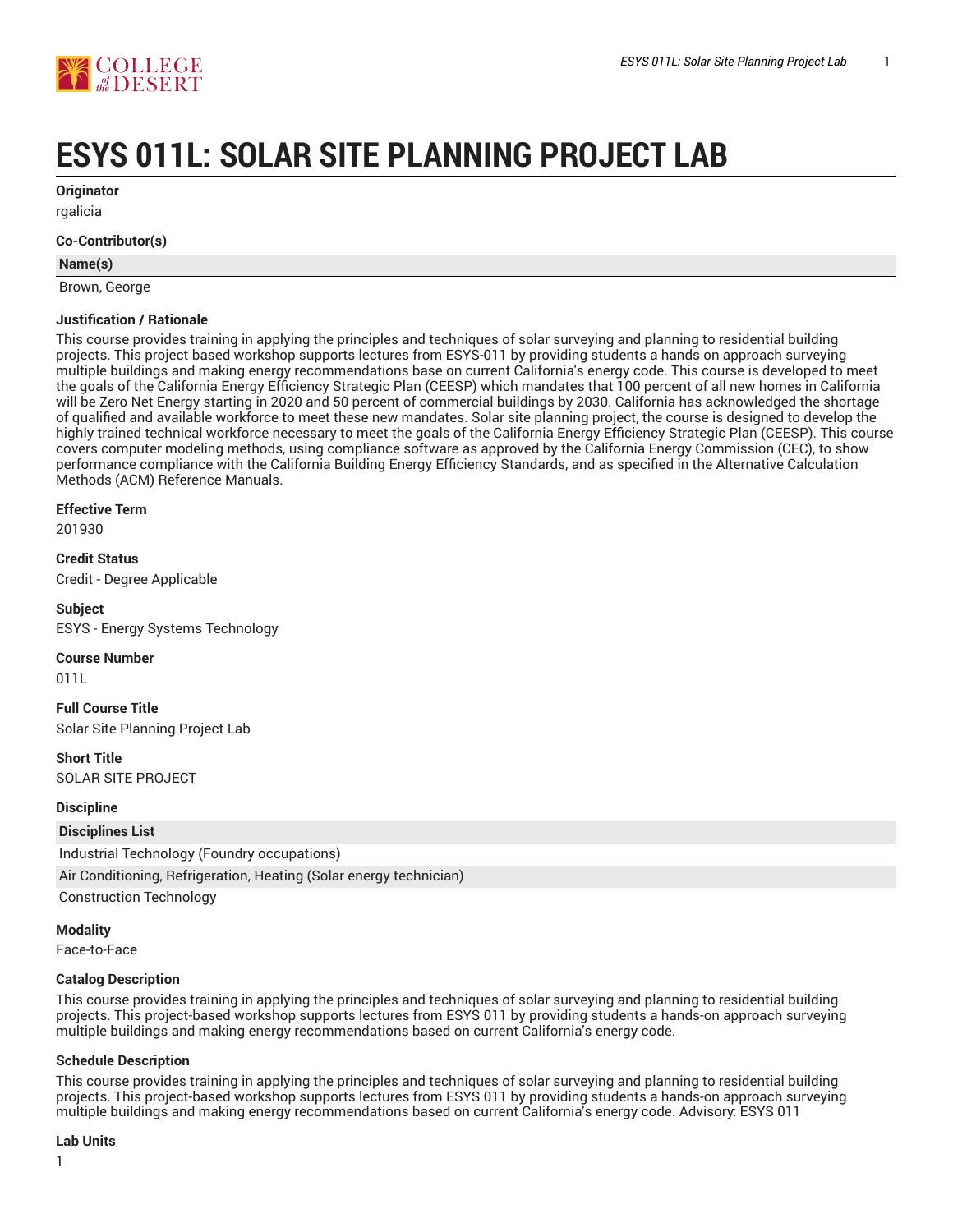

**Lab Semester Hours** 54

**In-class Hours** 54

**Out-of-class Hours**

0

**Total Course Units**

1

**Total Semester Hours** 54

**Prerequisite Course(s)** Advisory: ESYS 011

## **Required Text and Other Instructional Materials**

**Resource Type** Web/Other **Open Educational Resource** Yes

## **Description**

Open Source books. Electrical and mechanical plans will be provide by instructor. California energy commissioning is available for free online.

## **Class Size Maximum**

20

**Entrance Skills** Identify types of Photovoltaic systems (utility-interactive, standalone, direct-coupled, etc.).

## **Prerequisite Course Objectives**

ESYS 011-Identify types of Photovoltaic systems (utility-interactive, standalone, direct-coupled, etc.).

## **Entrance Skills**

Identify safety hazards of Photovoltaic systems and state code equipment requirements.

## **Prerequisite Course Objectives**

ESYS 011-Identify safety hazards of Photovoltaic systems and state code equipment requirements.

## **Entrance Skills**

Define basic electrical units and terminology.

## **Prerequisite Course Objectives**

ESYS 011-Define basic electrical units and terminology.

## **Entrance Skills**

Calculate electrical panels minimum and maximum electrical loads to determine electrical safety factors.

## **Prerequisite Course Objectives**

ESYS 011-Calculate electrical panels minimum and maximum electrical loads to determine electrical safety factors.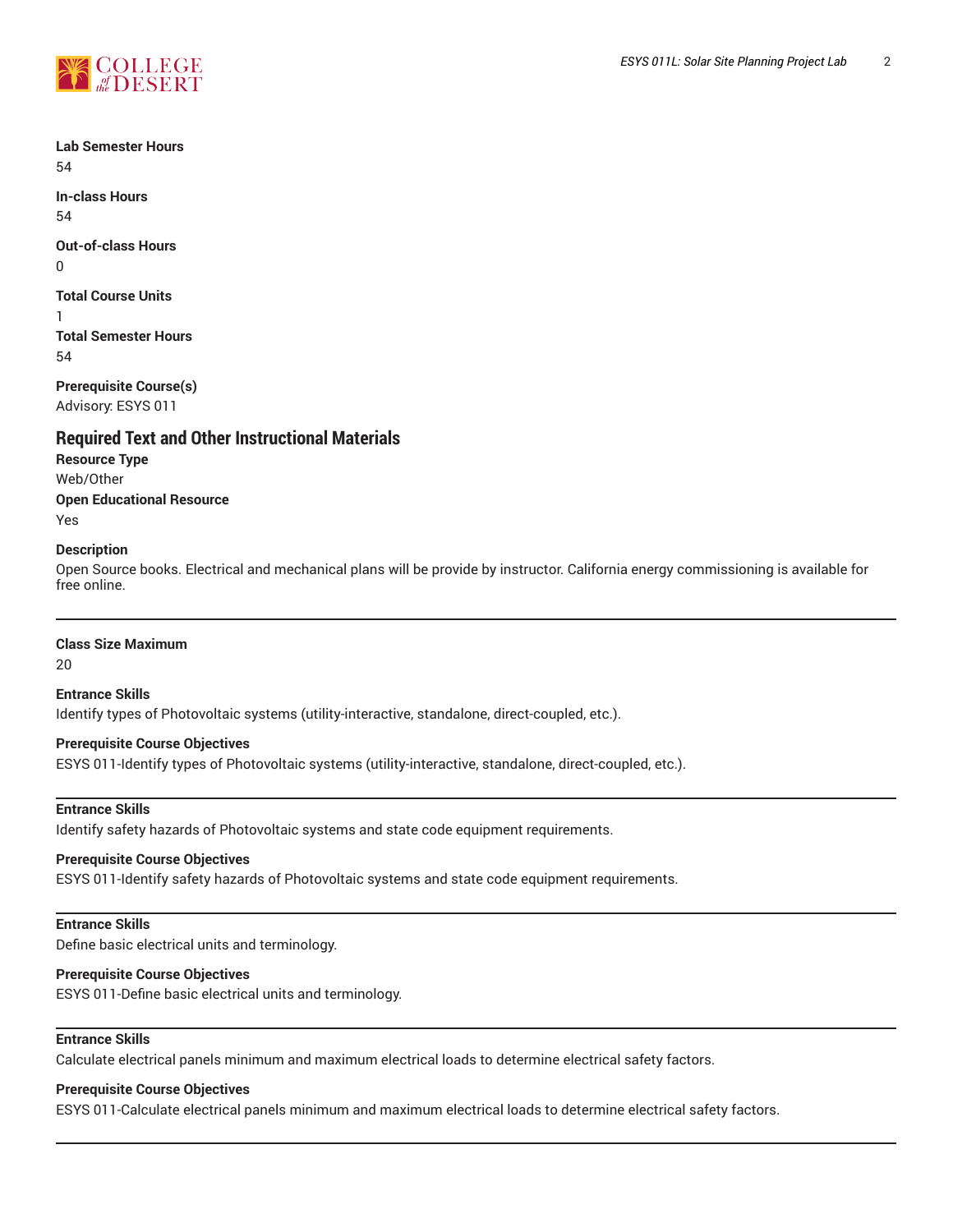

## **Lab Content**

- 1. Go offsite to survey multiple types of residential properties.
- 2. Analyze data from survey, design and select solar systems.
- 3. Edit solar electrical code specifications to assist installers, inspectors, and city plan reviewers.

#### **Course Objectives**

|             | <b>Objectives</b>                                                                                                                                            |
|-------------|--------------------------------------------------------------------------------------------------------------------------------------------------------------|
| Objective 1 | Model and document buildings from construction plans using the latest energy compliance software.                                                            |
| Objective 2 | Be better prepared to earn industry-recognized credentials e.g. Certified Energy Analyst North American Board of<br>Certified Energy Practitioners (NABCEP). |
| Objective 3 | Use energy terminology appropriately when discussing energy trade-offs.                                                                                      |
| Objective 4 | Understand the dangers of not backchecking and scaling final energy calculation results.                                                                     |
| Objective 5 | Explain the two common solar building design methods, prescriptive and performance to comply with California<br>energy code.                                 |
| Objective 6 | Evaluate the solar needs of a residential site and create a solar installation plan.                                                                         |

#### **Student Learning Outcomes**

**Upon satisfactory completion of this course, students will be able to:** Outcome 1 Apply the principles and techniques of solar surveying and planning to residential building projects.

## **Methods of Instruction**

| <b>Method</b>                  | Please provide a description or examples of how each instructional<br>method will be used in this course. |                                                                                                                        |  |
|--------------------------------|-----------------------------------------------------------------------------------------------------------|------------------------------------------------------------------------------------------------------------------------|--|
| Activity                       | Draw control diagrams, check equipment clearance, evaluate battery<br>systems for solar systems           |                                                                                                                        |  |
| Collaborative/Team             |                                                                                                           | Students will measure home dimensions and bring back to class to<br>develop an energy survey and a solar layout plan.  |  |
| Participation                  |                                                                                                           | Reading assigned chapters. Complete chapter reviewed questions and<br>discussed next class session in a group setting. |  |
| <b>Methods of Evaluation</b>   |                                                                                                           |                                                                                                                        |  |
| <b>Method</b>                  | Please provide a description or examples of how<br>each evaluation method will be used in this course.    | <b>Type of Assignment</b>                                                                                              |  |
| Tests/Quizzes/Examinations     | True/False online and/or written quiz covering<br>chapter material                                        | In Class Only                                                                                                          |  |
| Mid-term and final evaluations | Written multiple choice examination covering                                                              | In Class Only                                                                                                          |  |

material discussed throughout the course.

#### **Assignments**

#### **Other In-class Assignments**

- 1.Reading assignments
- 2.Quizzes
- 3.Tests
- 4. Discussion of energy models.
- 5. Students will design and create a solar installation plan for a residential homesite

#### **Other Out-of-class Assignments**

- 1.Practice tutorial energy models.
- 2. Read the assigned text.
- 3.Assigned worksheets.
- 4. Evaluate an energy bill.
- 5. Evaluate energy rebates and incentives.
- 6. Prepare for in-class discussions on specific energy topics

7.Students will design and create a solar installation plan for a residential homesite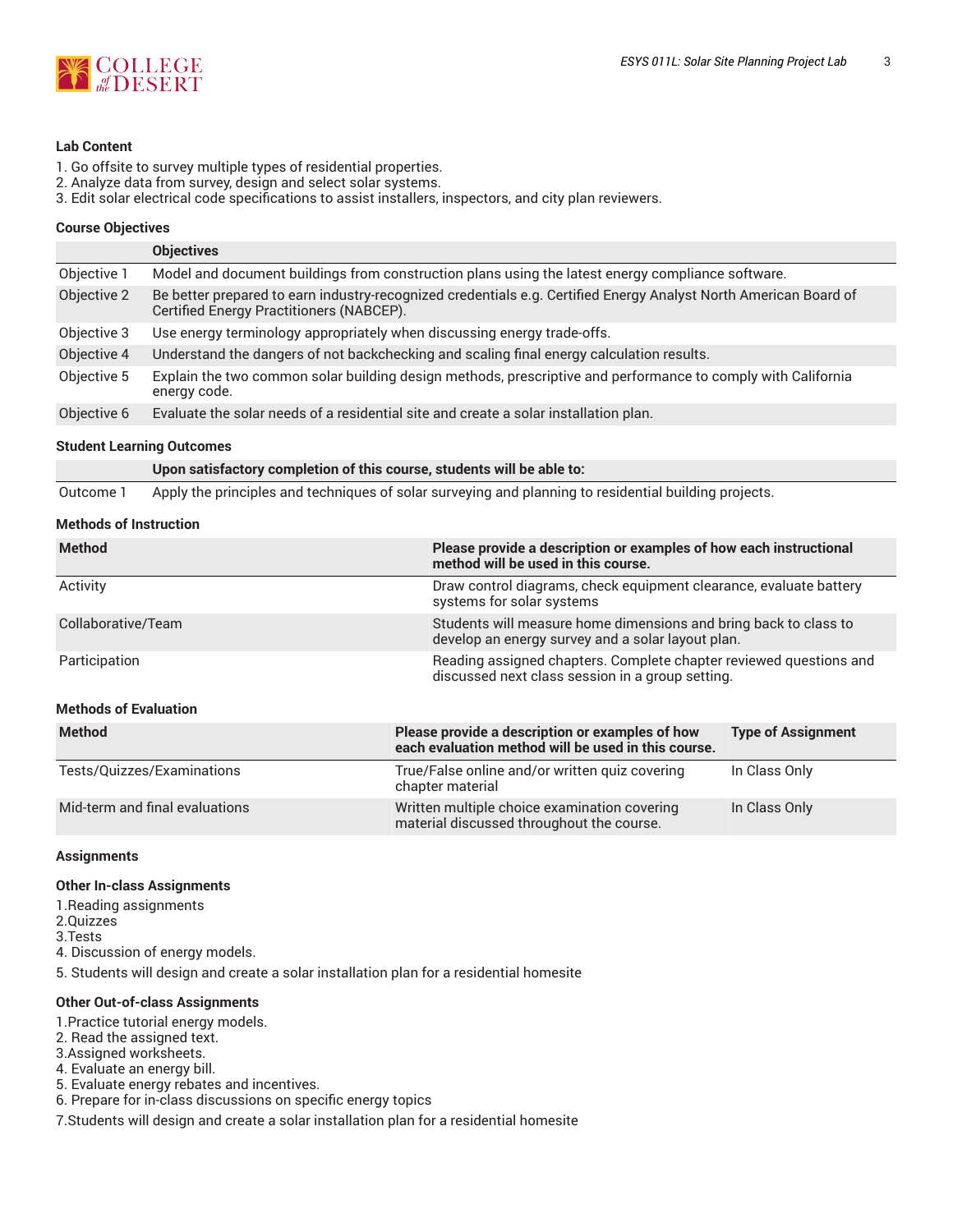

## **MIS Course Data**

**CIP Code** 15.0505 - Solar Energy Technology/Technician.

**TOP Code** 094610 - Energy Systems Technology

**SAM Code** C - Clearly Occupational

**Basic Skills Status** Not Basic Skills

**Prior College Level** Not applicable

**Cooperative Work Experience** Not a Coop Course

**Course Classification Status** Credit Course

**Approved Special Class** Not special class

**Noncredit Category** Not Applicable, Credit Course

**Funding Agency Category** Not Applicable

**Program Status** Program Applicable

**Transfer Status** Not transferable

**Allow Audit** No

**Repeatability** No

**Materials Fee** No

**Additional Fees?** No

# **Files Uploaded**

## **Attach relevant documents (example: Advisory Committee or Department Minutes)**

ZNE Meeting Minutes 031618.docx ZNE Meeting Minutes 012017.docx ZNE Meeting Minutes 012216.docx ESYS 011L Approval Letter.pdf